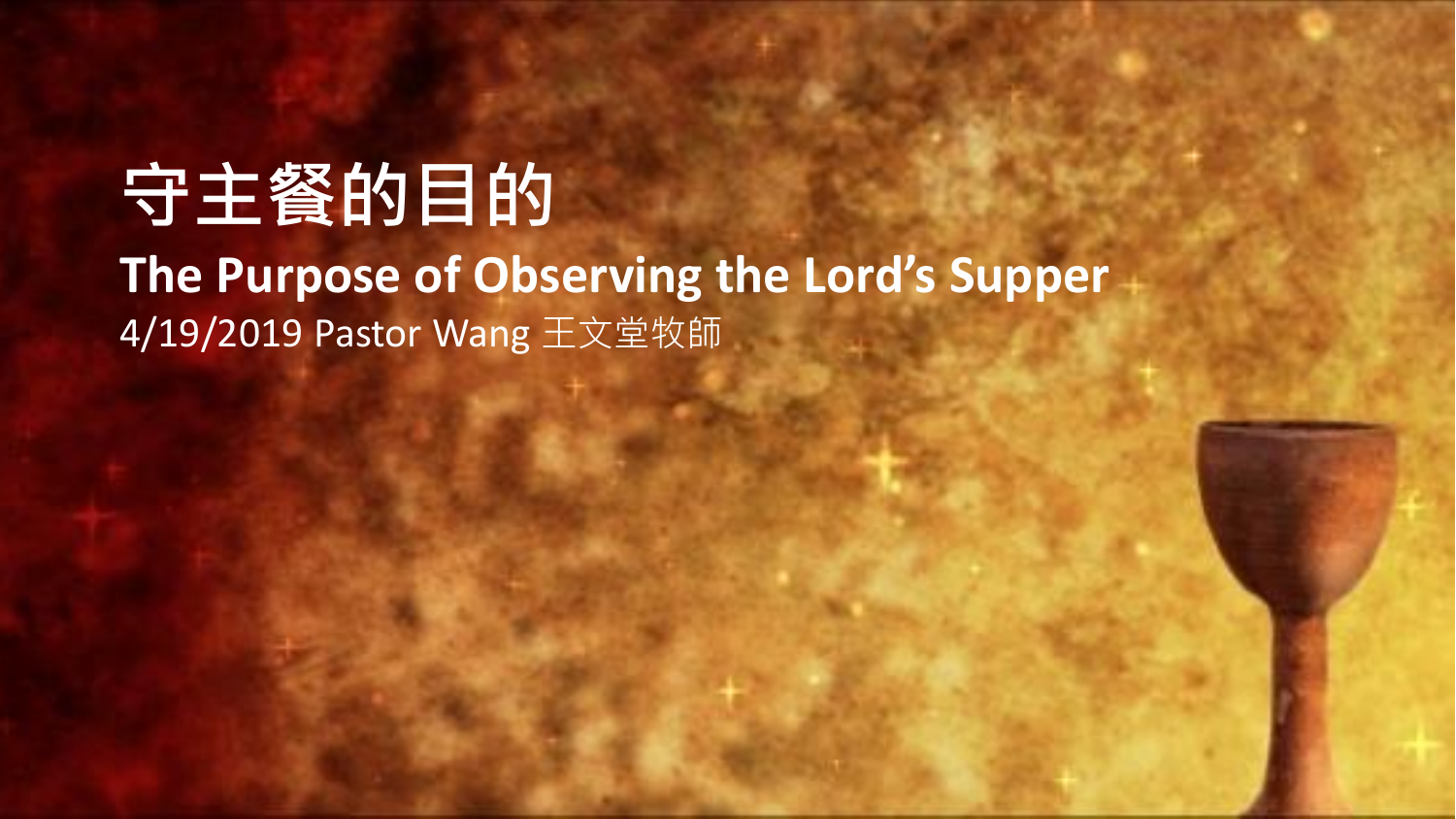# **1. 為了記念主 To Remember the Lord**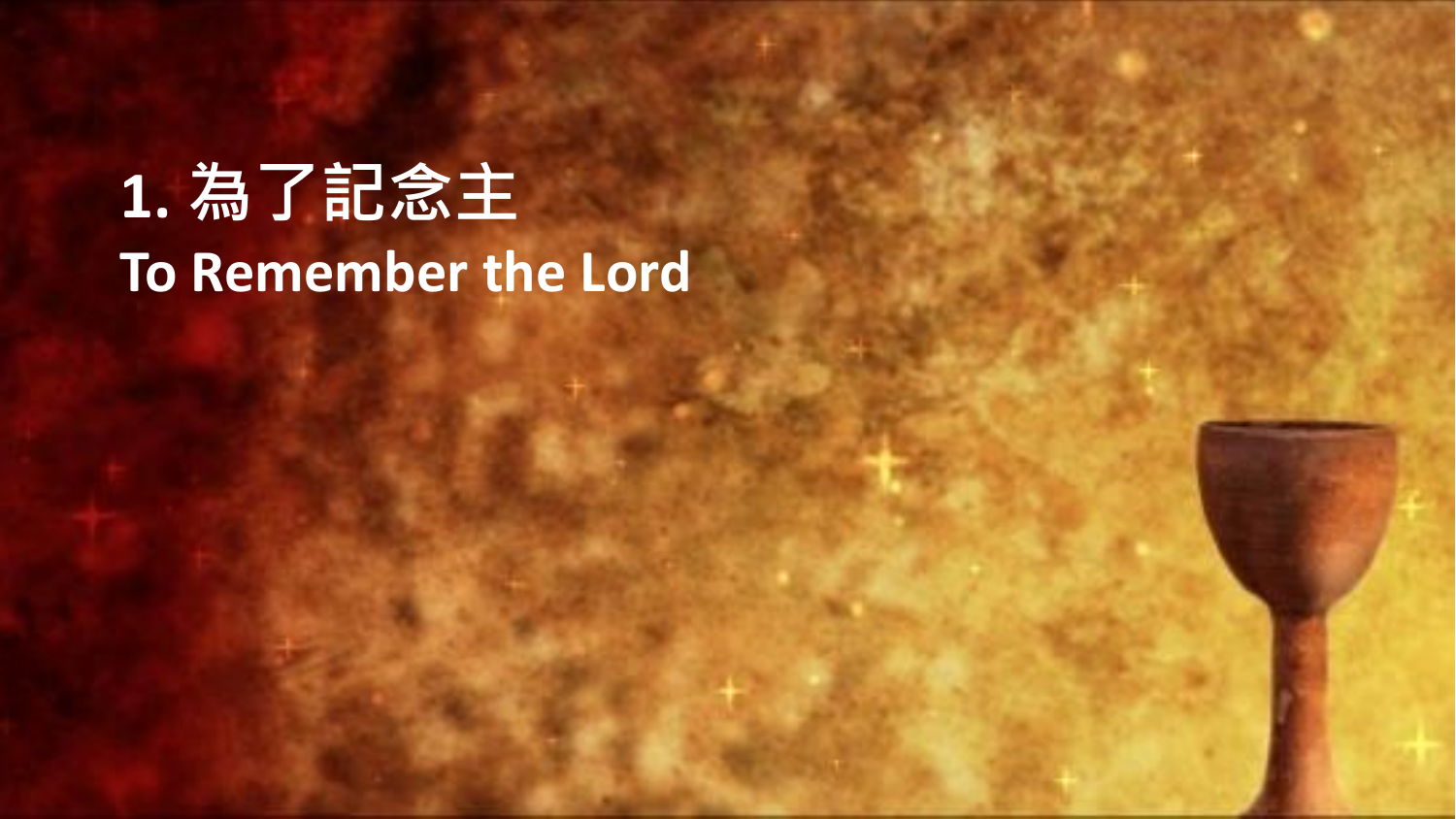#### **Do This in Remembrance of Me**

主耶穌被賣的那一夜,拿起餅來,祝謝了,就擘 開,說:「這是我的身體,為你們捨的,你們應 當如此行,為的是記念我。」(林前 11:23-24)

The Lord Jesus, on the night he was betrayed, took bread, and when he had given thanks, he broke it and said, "This is my body, which is for you; do this in remembrance of me." 1 Cor. 11:23-24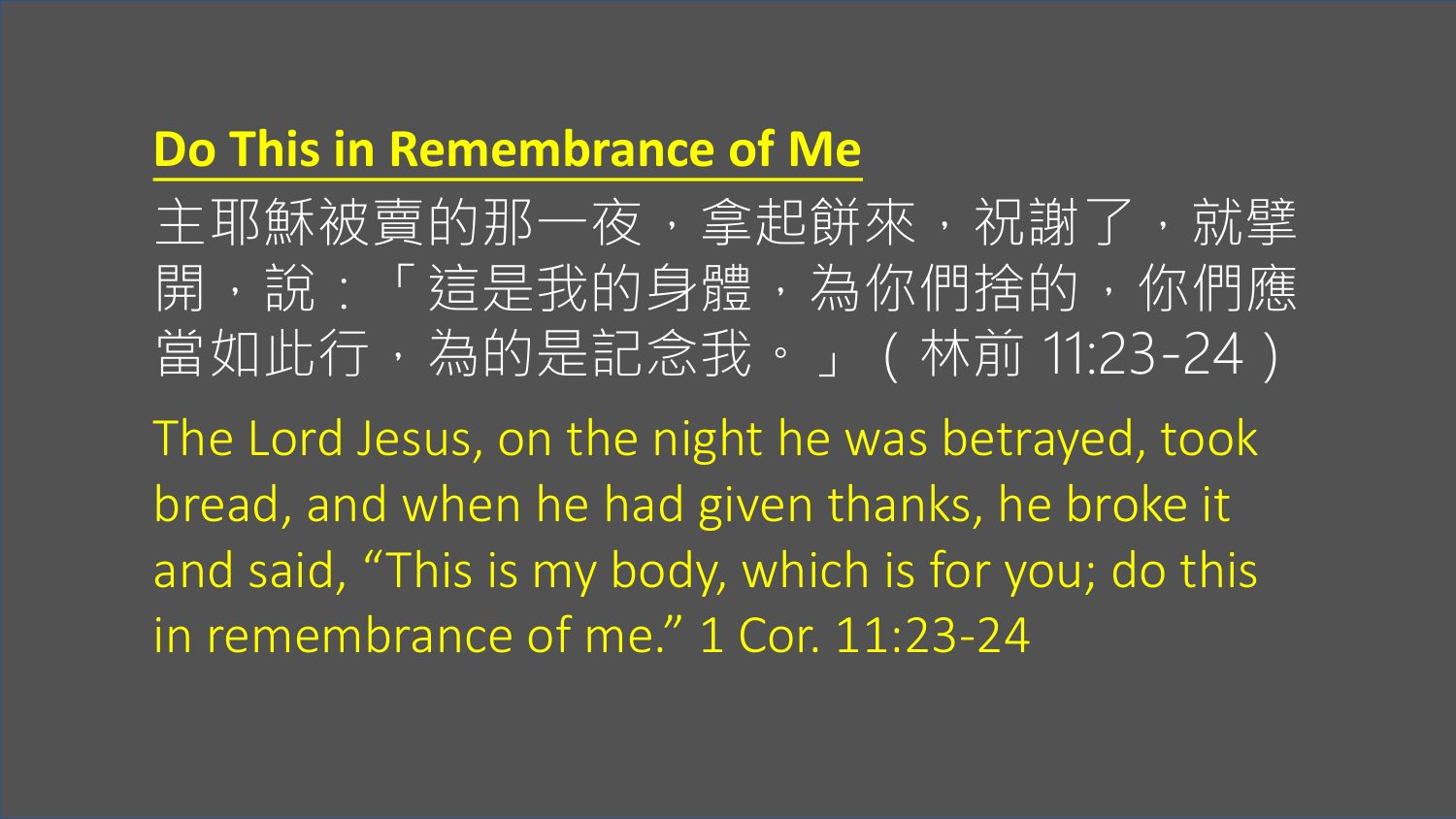#### **Do This in Remembrance of Me**

飯後,也照樣拿起杯來,說:「這杯是用我的血 所立的新約,你們每逢喝的時候,要如此行,為 的是記念我。」(林前 11:25)

In the same way, after supper he took the cup, saying, "This cup is the new covenant in my blood; do this, whenever you drink it, in remembrance of me." 1 Cor. 11:25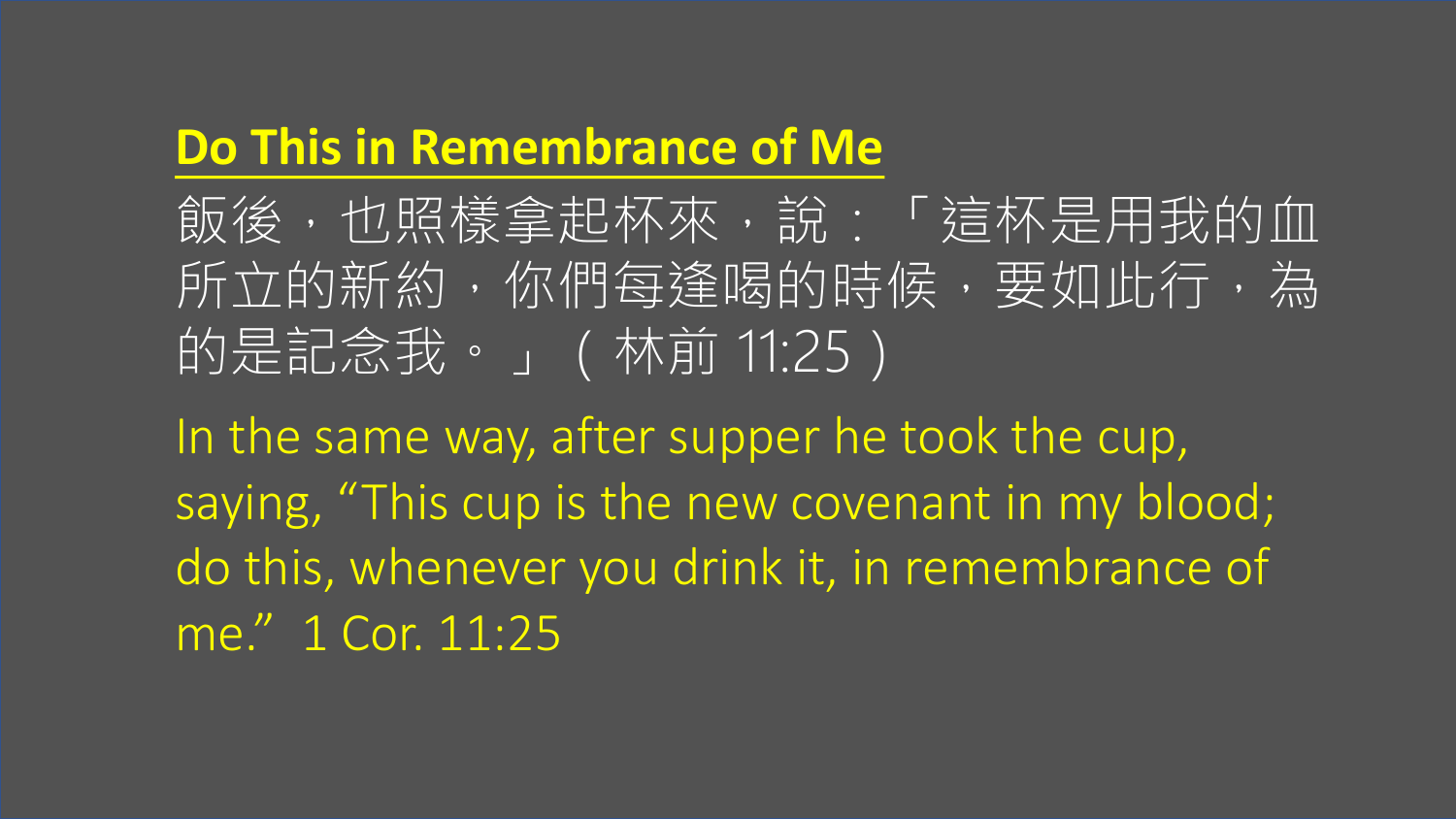#### **For Our Transgressions and Iniquities**

哪知他為我們的過犯受害,為我們的罪孽壓傷。 因他受的刑罰,我們得平安;因他受的鞭傷,我 們得醫治。(賽53:5)

But he was pierced for our transgressions, he was crushed for our iniquities; the punishment that brought us peace was on him, and by his wounds we are healed. *Isa.53:5*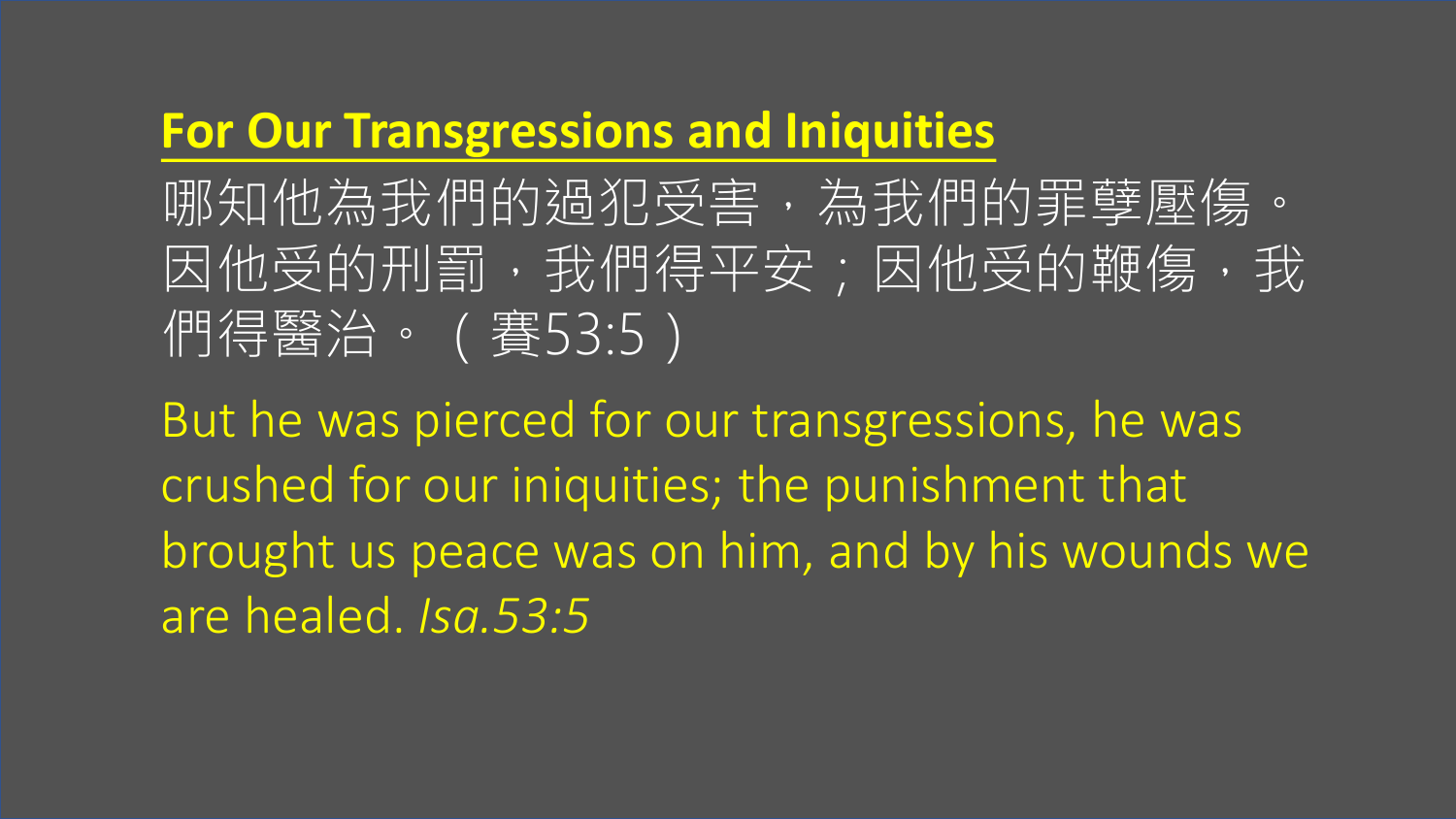#### **Make His Life an Offering for Sin**

耶和華卻定意將他壓傷,使他受痛苦,耶和華以他 為贖罪祭。他必看見後裔,並且延長年日。耶和華 所喜悅的事必在他手中亨通。(賽53:10)

Yet it was the Lord's will to crush him and cause him to suffer, and though the Lord makes his life an offering for sin, he will see his offspring and prolong his days, and the will of the Lord will prosper in his hand. *Isa. 53:10*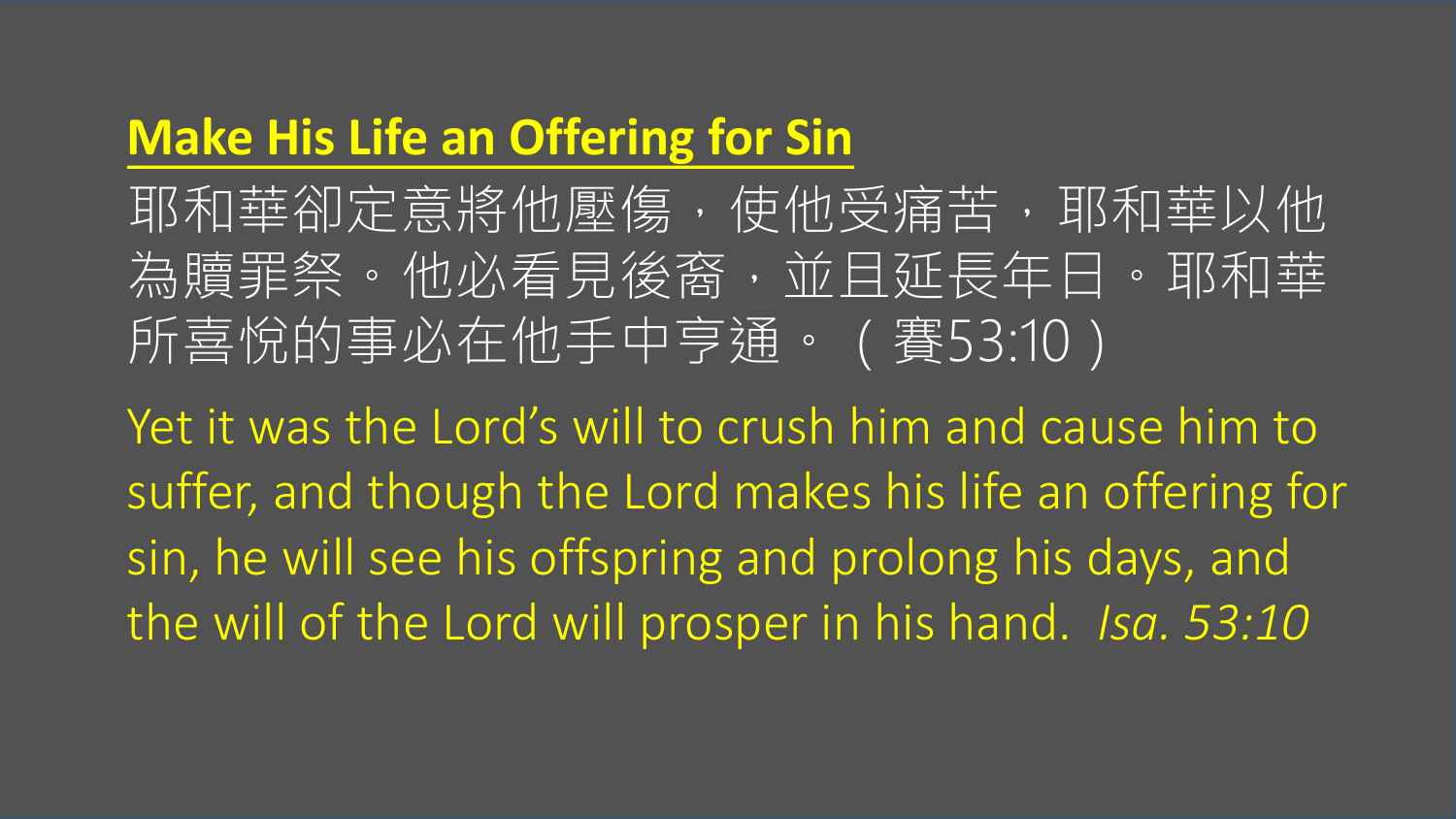## **God's Love for Us**

惟有基督在我們還作罪人的時候為我們死,神 的愛就在此向我們顯明了。(羅5:8) But God demonstrates his own love for us in this: While we were still sinners, Christ died for us. *Rom. 5:8*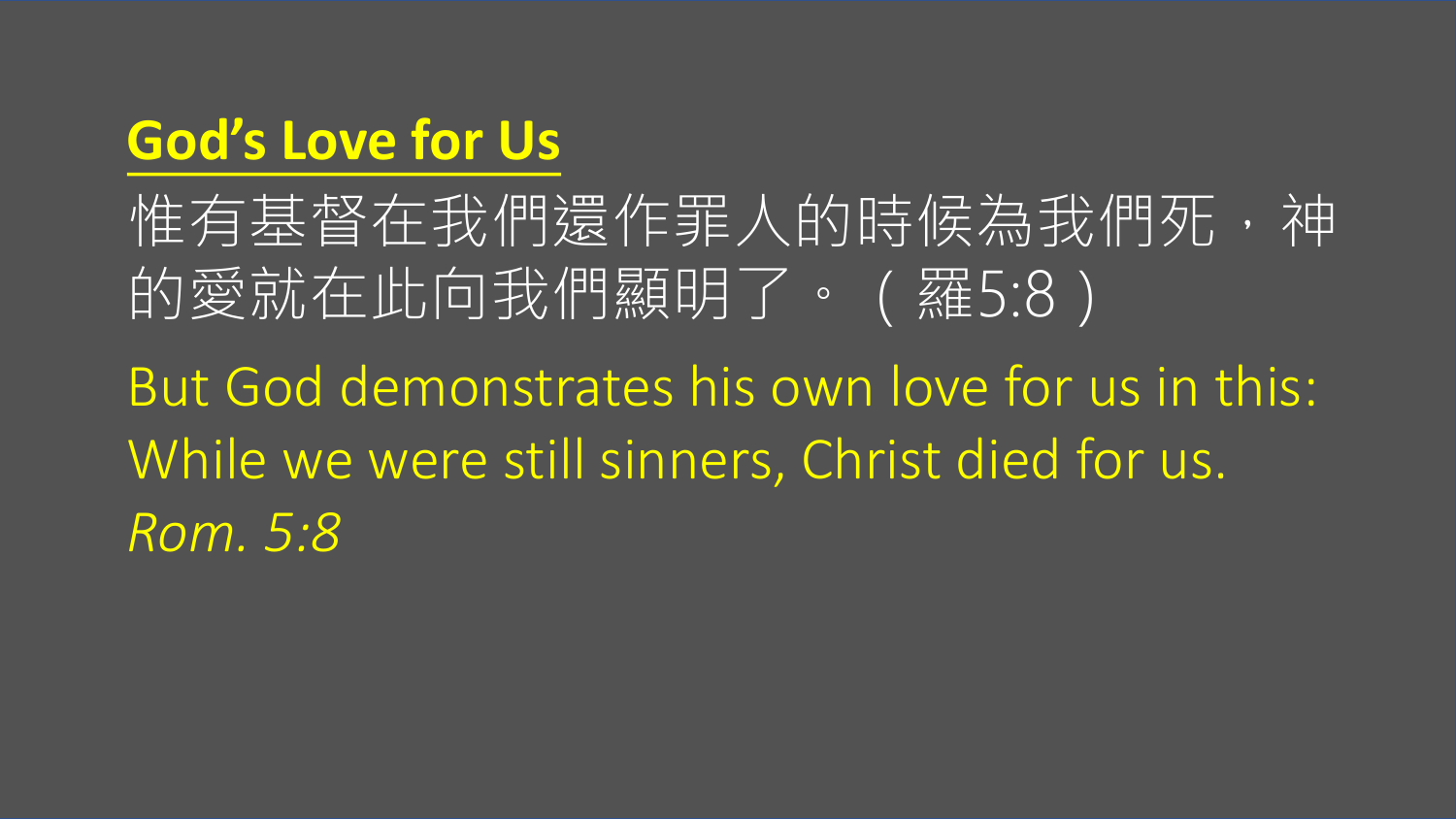### **This is Love**

主為我們捨命,我們從此就知道何為愛;我們 也當為弟兄捨命。(約一3:16)

This is how we know what love is: Jesus Christ laid down his life for us. And we ought to lay down our lives for our brothers and sisters. *1 John 3:16*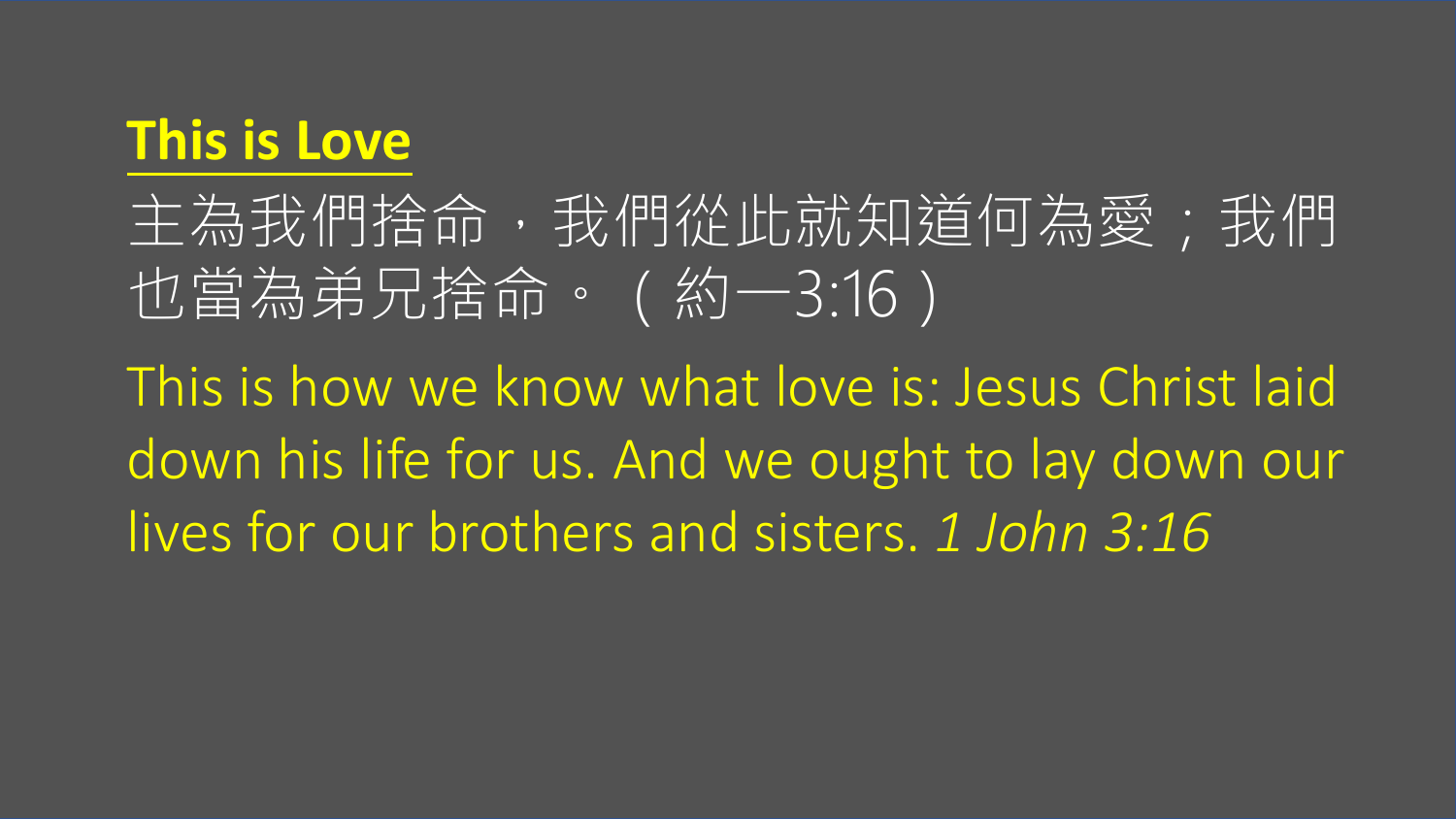### **The New Covenant**

我要將我的律法放在他們裡面,寫在他們心上, 我要做他們的神,他們要做我的子民。(來 8:10)

I will put my laws in their minds and write them on their hearts. I will be their God, and they will be my people. *Hebrew 8:10*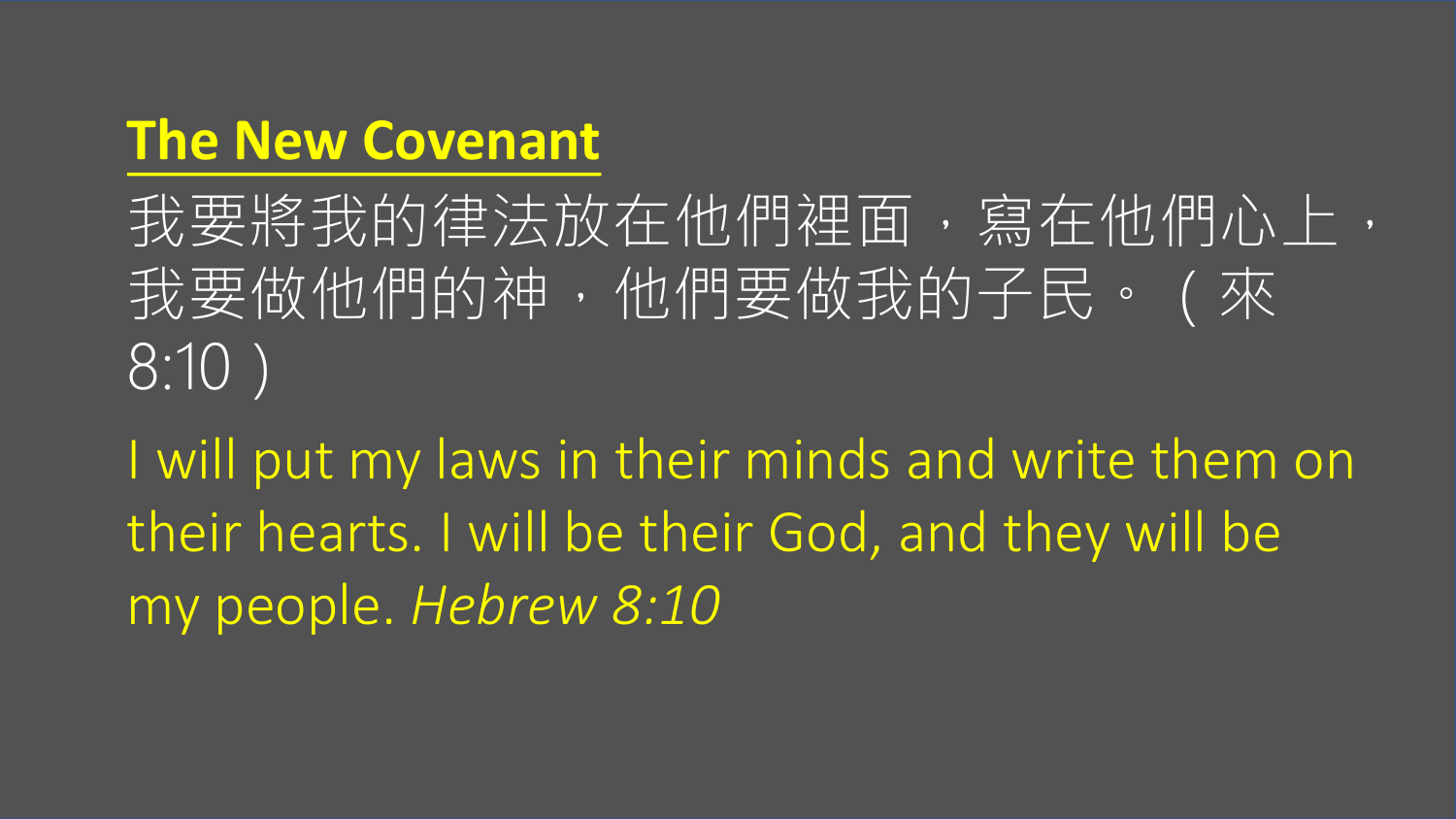# **2. 為了省察自己 To Examine Ourselves**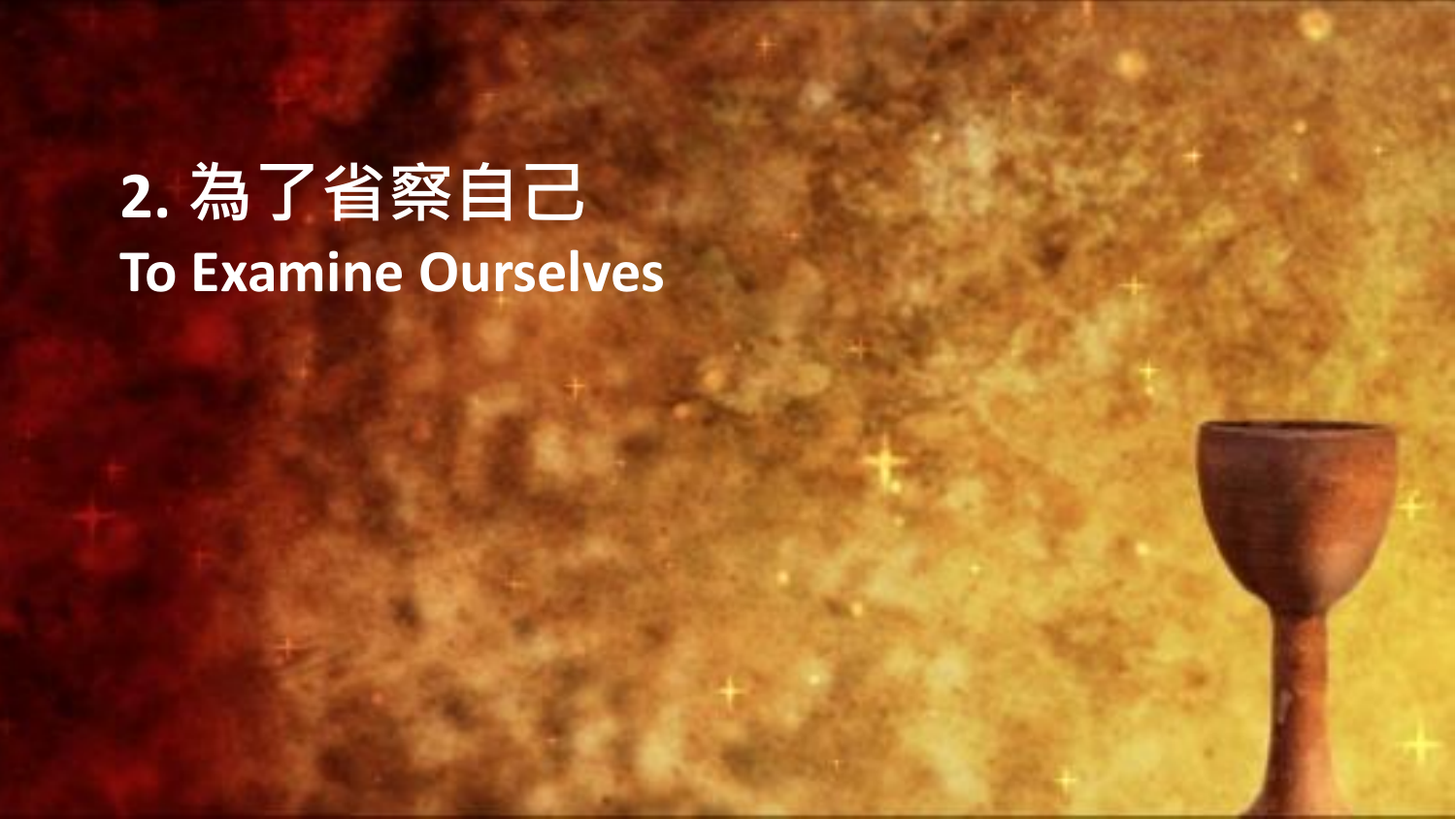### **Sin against the body and blood of the Lord**

所以無論何人,不按理吃主的餅、喝主的杯, 就是干犯主的身、主的血了。(林前11:27) So then, whoever eats the bread or drinks the cup of the Lord in an unworthy manner will be guilty of sinning against the body and blood of the Lord. *1 Cor. 11:27*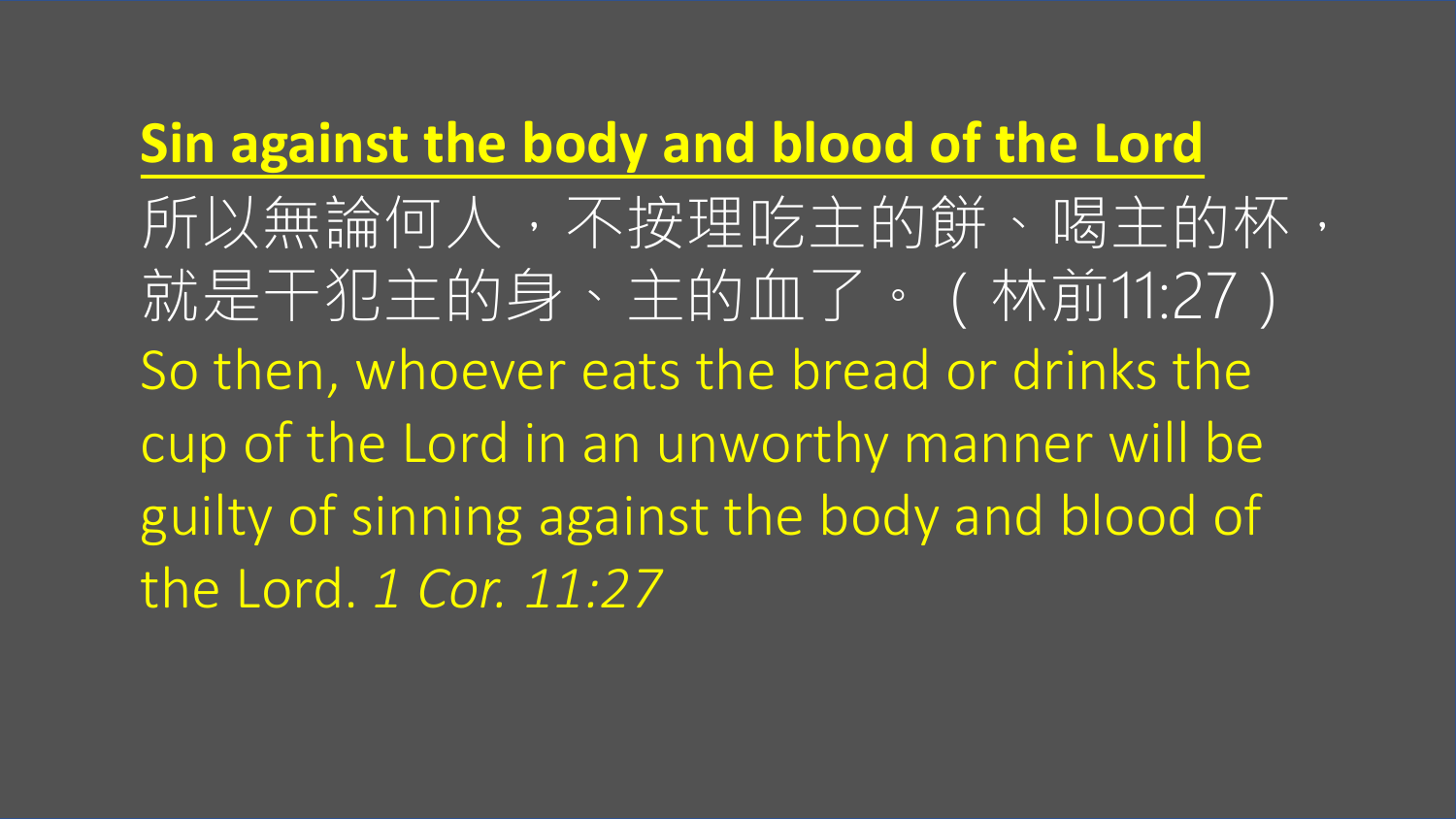#### **Eat and Drink Judgment on Themselves**

人應當自己省察,然後吃這餅、喝這杯。因為 人吃喝,若不分辨是主的身體,就是吃喝自己 的罪了。(林前11:28-29) Everyone ought to examine themselves before they eat of the bread and drink from the cup. For those who eat and drink without discerning the body of Christ eat and drink judgment on themselves. *1 Cor. 11:28-29*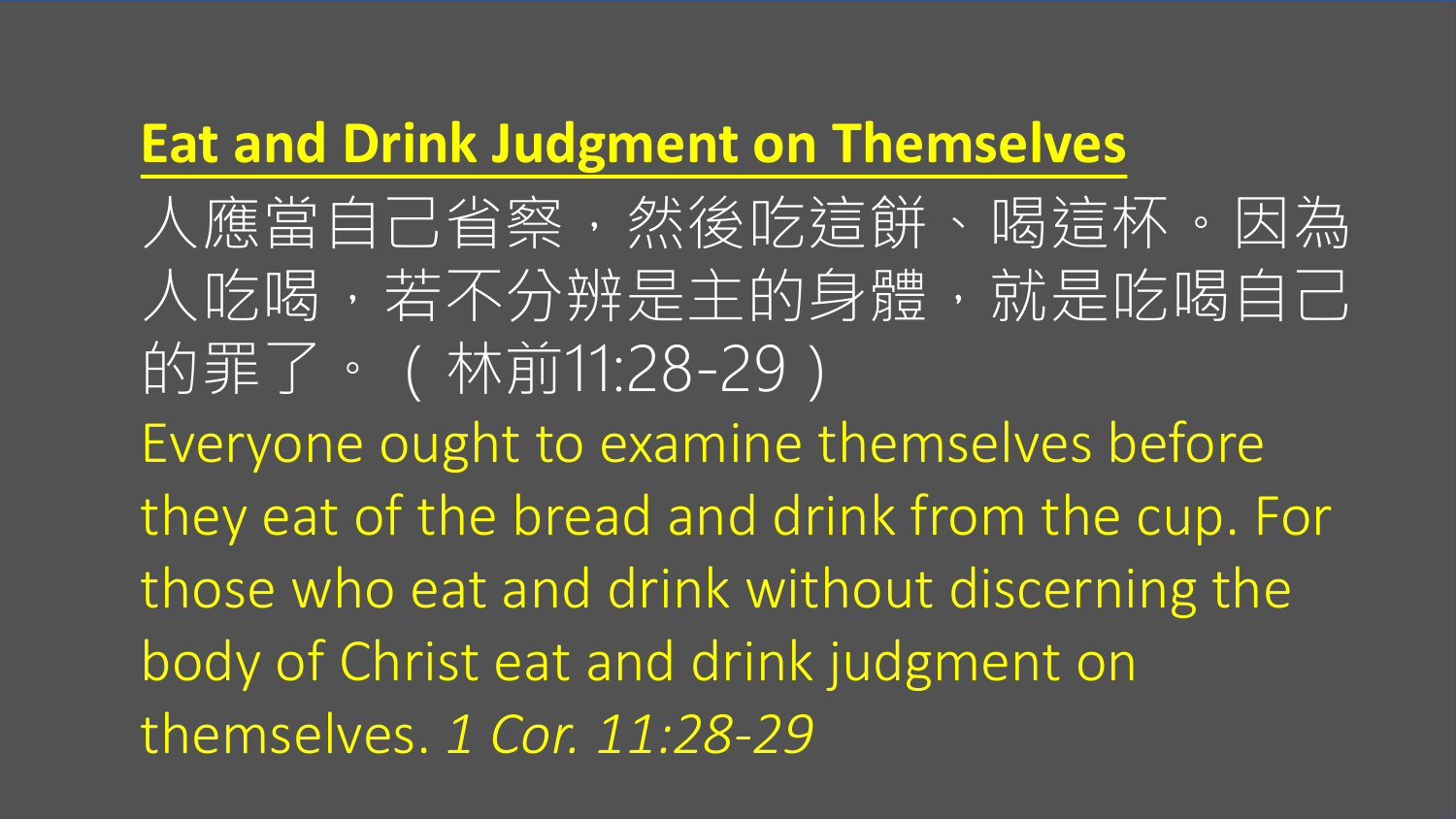#### **Meetings that do more Harm than Good**

我現今吩咐你們的話,不是稱讚你們;因為你 們聚會不是受益,乃是招損。第一,我聽說, 你們聚會的時候彼此分門別類。(林前11:17-18) In the following directives I have no praise for you, for your meetings do more harm than good. In the first place, I hear that when you come together as a church, there are divisions among you. *1 Cor. 11:17-18*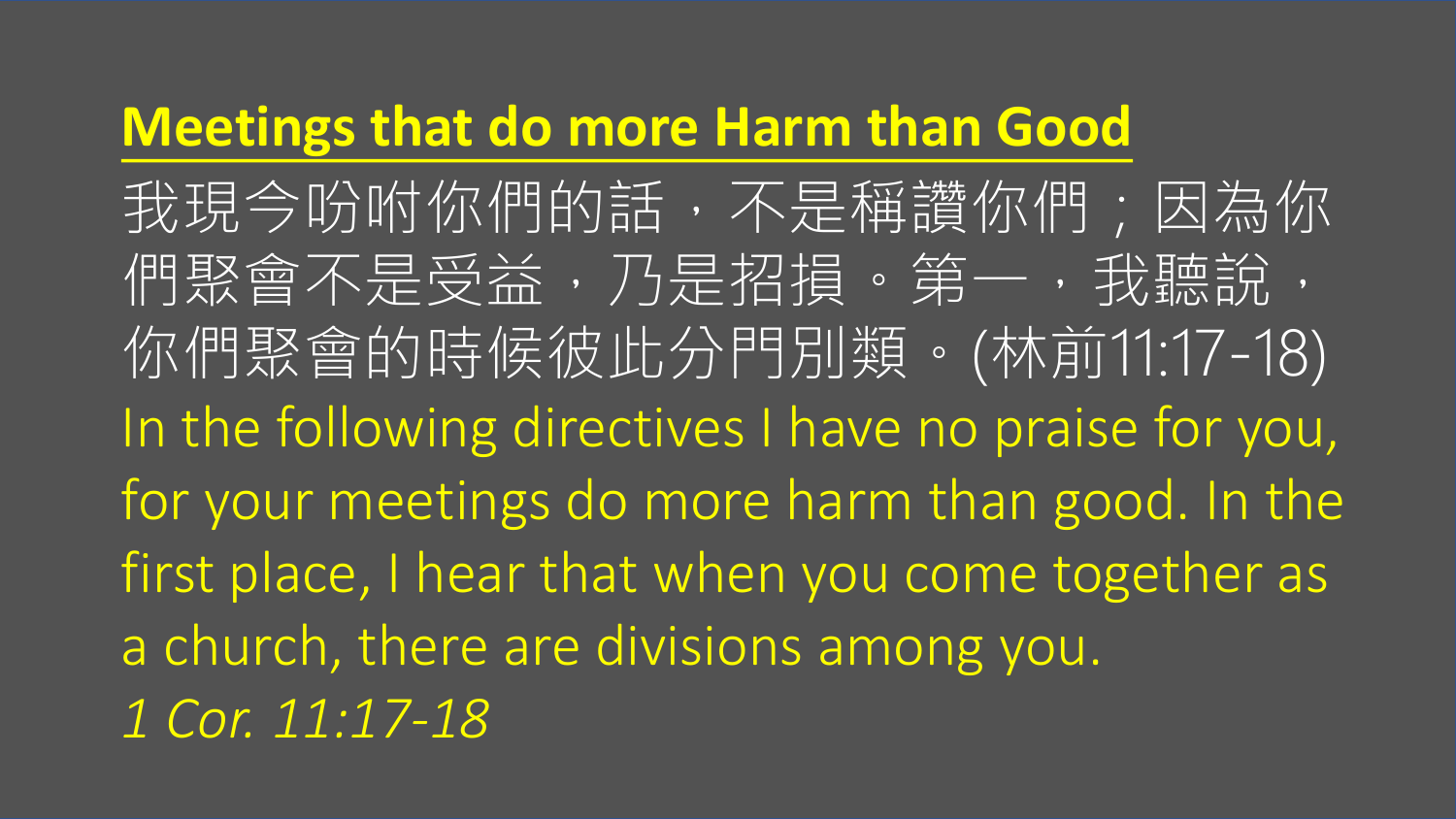# **3. 為了聯合教會 To Unite the Church**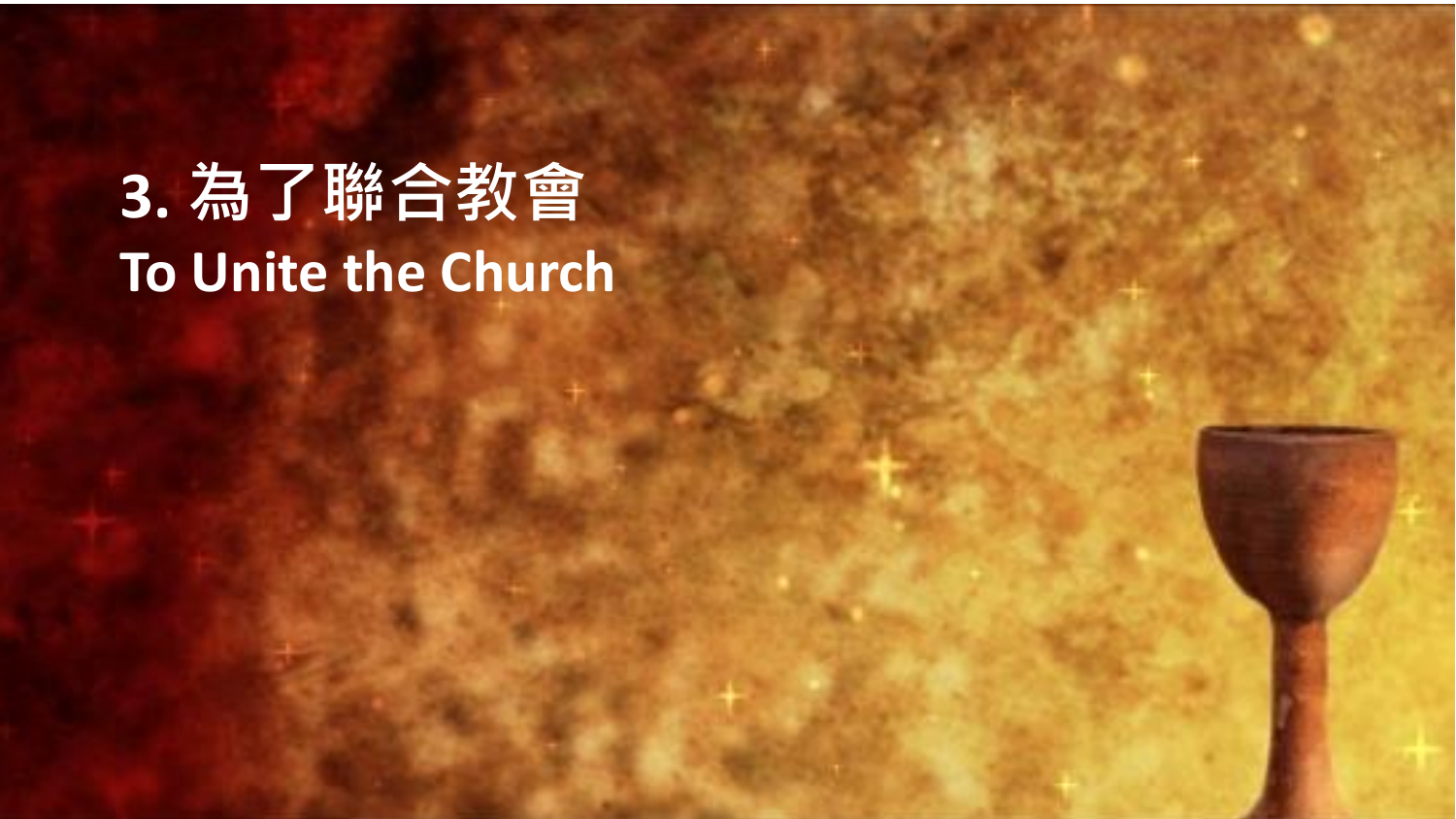### *Koinonia* **in His Blood and His Body**

我們所祝福的杯,豈不是同領基督的血嗎?我 們所擘開的餅,豈不是同領基督的身體嗎? (林前10:16)

Is not the cup of thanksgiving for which we give thanks a participation in the blood of Christ? And is not the bread that we break a participation in the body of Christ? *1 Cor. 10:16*